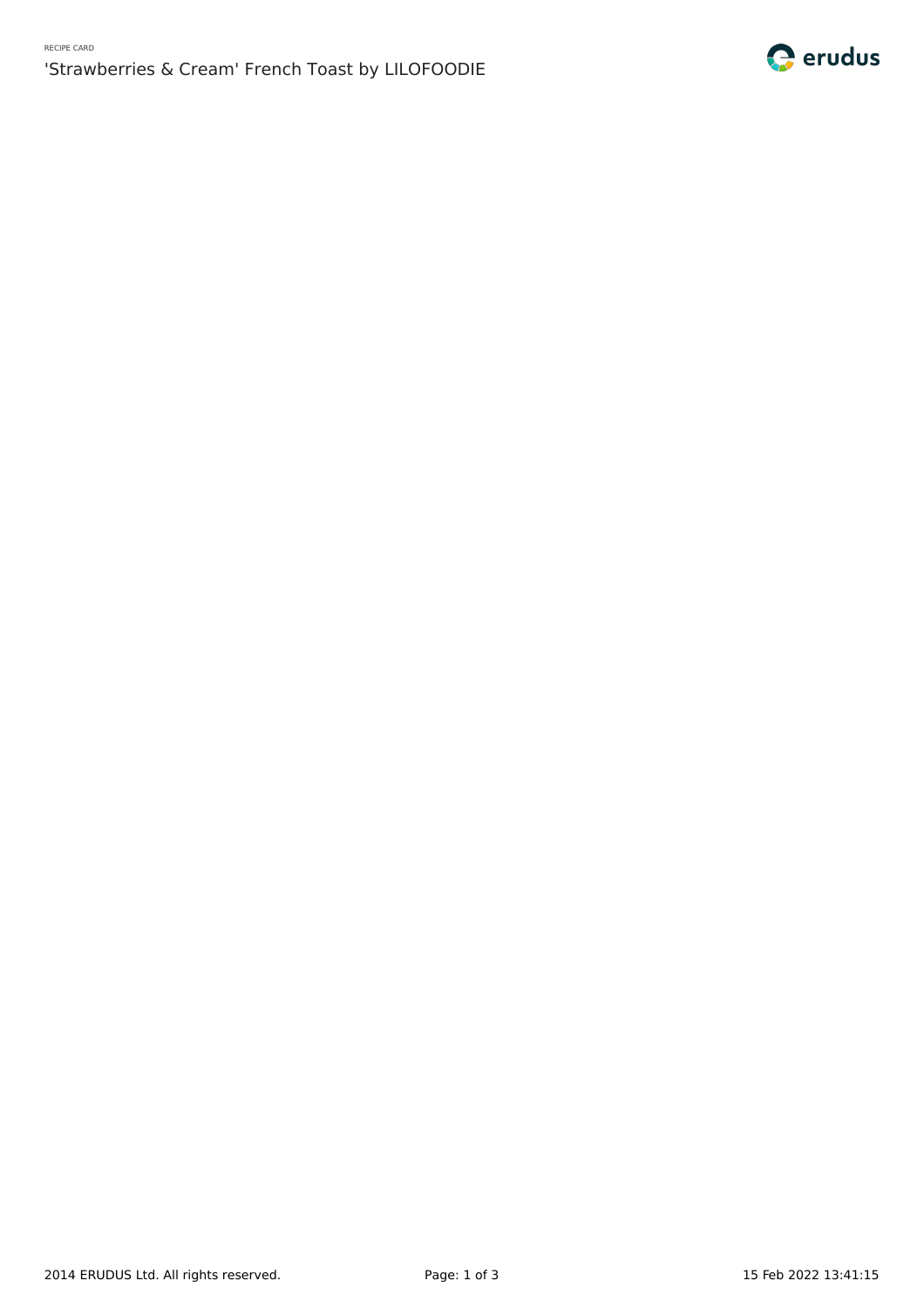### Recipe Image



### **Ingredients**

| Product                          | Quantity          |
|----------------------------------|-------------------|
| Eggs, chicken, whole, raw        | 189.00 g          |
| <b>Ground Nutmeg</b>             | 5.00 <sub>g</sub> |
| Ground Cinnamon                  | 5.00 g            |
| Vanilla Extract                  | 5.00 <sub>g</sub> |
| <b>Table Salt</b>                | 0.03 <sub>g</sub> |
| Ground Black Pepper              | 0.03 <sub>g</sub> |
| Butter                           | 5.00 <sub>g</sub> |
| Brioche Loaf                     | 174.00 g          |
| <b>Strawberries</b>              | 216.00 g          |
| Real Dairy Instant Whipped Cream | 80.00 g           |

#### Serves: 2

### Allergy Information



| Nuts:               |     | Cereals: |           |
|---------------------|-----|----------|-----------|
| Almond Nuts:        | May | Wheat:   | Yes       |
| Hazelnuts:          | May | Rye:     | <b>No</b> |
| Walnuts:            | May | Spelt:   | <b>No</b> |
| Cashew Nuts:        | May | Oats:    | <b>No</b> |
| Pecan Nuts:         | May | Barley:  | <b>No</b> |
| <b>Brazil Nuts:</b> | May | Kamut:   | <b>No</b> |
| Pistachio Nuts:     | May |          |           |

## Dietary Information



# Reference Intake

## $31\%$  | 46% | 78% | 26% | 21% Each serving contains: Energy Fat Saturates Sugars Salt 2637.42kJ 626.56kcal  $32.07_g$   $15.51_g$   $23.61_g$   $1.28_g$ of your daily reference intake.

### Nutritional Summary

| Energy                    | 2637.42kJ<br>626.56kCal |
|---------------------------|-------------------------|
| Protein                   | 20.63g                  |
| Carbohydrates             | 62.68g                  |
| of which sugars           | 23.61g                  |
| Non Milk Extrinsic Sugars | 0g                      |
| Fat                       | 32.07g                  |
| of which saturates        | 15.51g                  |
| Fibre                     | 5.06g                   |
| Salt                      | 1.28g                   |
| Sodium                    | 0.18g                   |
| Iron                      | 1.63mg                  |
| Calcium                   | 43.47mg                 |
| Zinc.                     | 1.04mg                  |
| Folate                    | 44.42µg                 |
| Vitamin A                 | 119.07µg                |
| Vitamin C                 | Omg                     |

2014 ERUDUS Ltd. All rights reserved. The Page: 2 of 3 15 Feb 2022 13:41:16